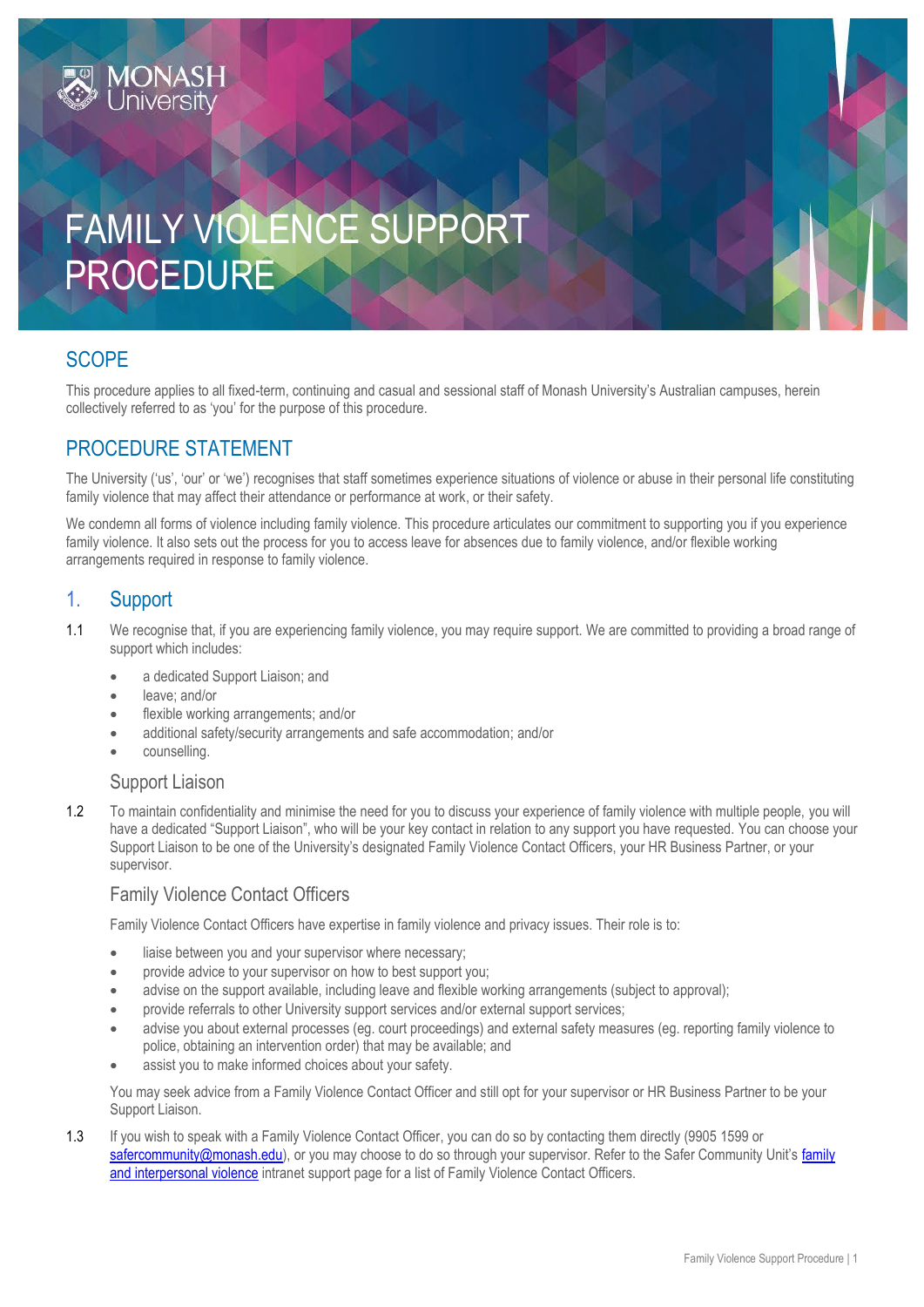Leave

- 1.4 If you are experiencing family violence you may have access to certain types of leave for purposes related to the family violence and dealing with its consequences (for example, attending medical or counselling appointments, legal proceedings, police appointments, accessing legal advice, undertaking relocation activities, and making care or education arrangements). The following types of leave may be accessible:
	- paid family violence leave; and/or
	- accrued sick leave (if applicable under your conditions of employment); and/or
	- accrued annual and long service leave (if applicable under your conditions of employment).
- 1.5 You may apply for paid family violence leave without first exhausting any accrued sick leave, annual leave or long service leave. However, the approval of paid family violence leave is subject to Section 2 below.
- 1.6 If you are covered by the Monash University Enterprise Agreement (Academic and Professional Staff) 2019 and have previously taken annual leave, sick leave or long service leave for absences due to family violence and/or dealing with its consequences, you may apply to have paid family violence leave substituted for such leave, subject to Section 2 below.

#### Flexible working arrangements

1.7 Flexible working arrangements include changes to start/finish times and hours worked.

#### Safety/security arrangements

1.8 A Family Violence Contact Officer can advise about measures that may be available in your circumstances.

#### **Counselling**

1.9 We provide access to confidential, professional counselling and support for you (and your immediate family) through the Employee [Assistance Program \(EAP\)](https://www.monash.edu/__data/assets/pdf_file/0011/797456/Employee-assistance.pdf) and the [University Counselling Service.](https://www.monash.edu/health/counselling)

#### 2. Requesting support

- 2.1 You can request support through your chosen Support Liaison (ie: a Family Violence Contact Officer, your [HR Business Partner](https://www.intranet.monash/hr/contact-us/hr-business-partners) or your supervisor). You will need to inform your Support Liaison of whether your supervisor is aware of the request (if your supervisor is not the Support Liaison).
- 2.2 Formal written applications are required for special paid leave, as well as for changes to start/finish times or hours and other flexible working arrangements, but are not generally required for other types of support.

#### Evidence in support

- 2.3 Requests for leave or flexible working arrangements are subject to the endorsement of the Director, Workplace Relations, Monash HR as nominated delegate for the Chief Human Resource Officer. The Director must be satisfied, on the information provided, that the support being requested is reasonable in all the circumstances.
- 2.4 In some cases, the request may be endorsed with nothing further required. In other cases, you may be required to provide additional documentary evidence to support the request. This evidence may include a document issued by police, a court, a medical practitioner, a district or maternal and child health care nurse, a family violence support service, a lawyer, a counsellor, or a Family Violence Contact Officer or a statutory declaration by you.

#### Considering the request

- 2.5 All requests for support are considered as a matter of priority, and on an individual basis, considering all the circumstances. It is acknowledged that confidentiality is paramount in this process.
- 2.6 The Support Liaison will generally liaise directly with the decision maker (ie. the Director, Workplace Relations, Monash HR) or through a designated contact officer within Monash HR, Workplace Relations.
- 2.7 The Workplace Relations contact officer and/or Support Liaison will be responsible for liaising with your supervisor, where necessary.

#### Outcome of the support request

2.8 You will be notified of the outcome of your request for support by the Support Liaison. Where your request is for a flexible working arrangement, the outcome of your request will be notified in writing within 21 days.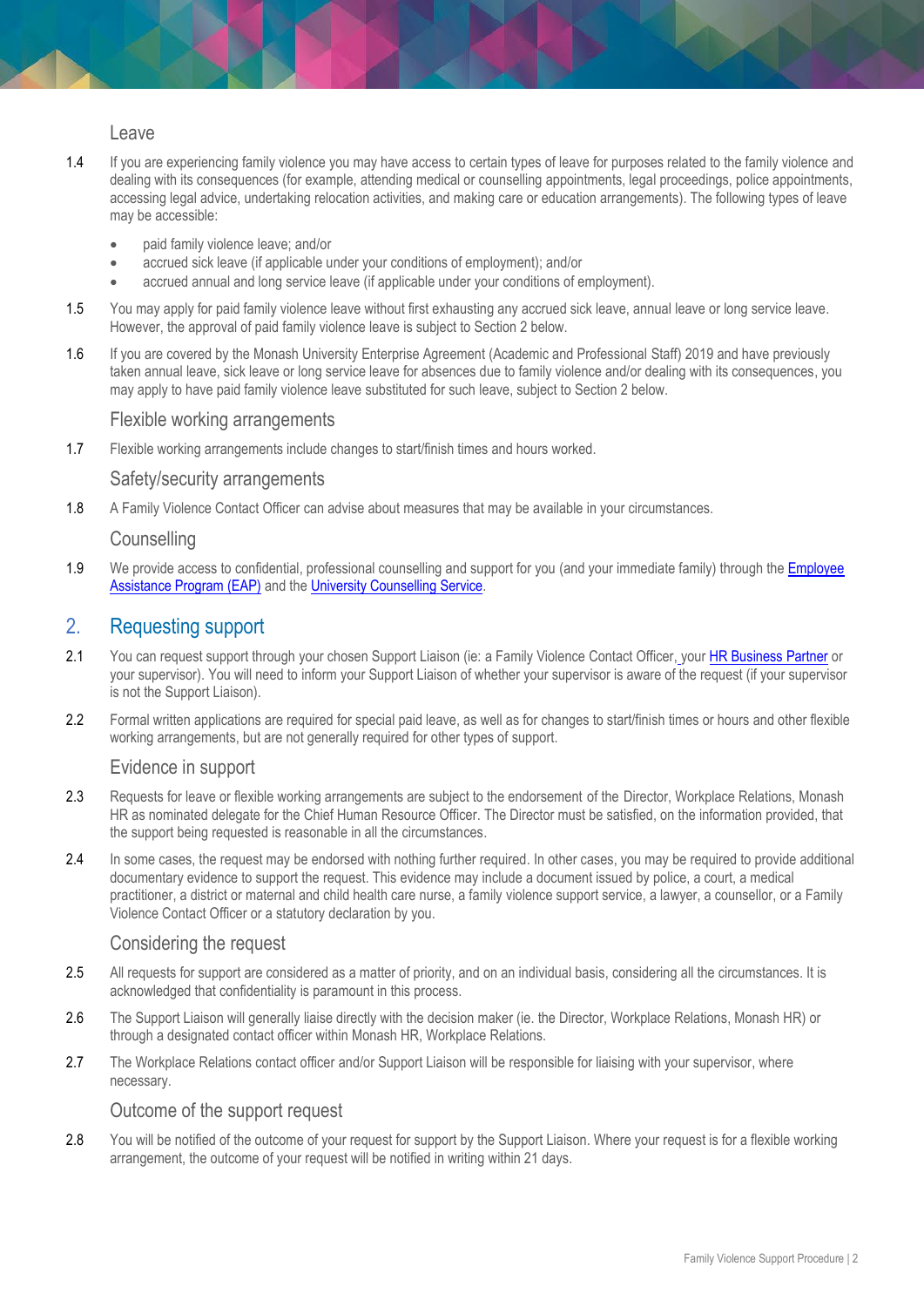2.9 Where leave or a flexible working arrangement is approved, your leave/other relevant item will be recorded in the payroll system (e.g. paid family violence leave, sick leave, change to working hours, location etc.). Paid family violence leave will be recorded as special paid leave for the protection of your privacy.

## 3. Consultation

- 3.1 The Support Liaison (if they are not your supervisor) will discuss with you, your wishes for your supervisor's involvement/knowledge of the request/circumstances.
- 3.2 Where your supervisor is not already aware of your request for support, and the Director, Workplace Relations, Monash HR determines that any approval of the requested support requires your supervisor to be informed of some or all of your circumstances on a "need-to-know" basis, the Support Liaison will notify you. Your circumstances will be disclosed to the minimum extent necessary and acknowledging that the privacy of your information is paramount in this process.
- 3.3 If you object to your supervisor being informed of the circumstances, you, the Support Liaison and the Director, Workplace Relations, Monash HR will consider whether any other leave or other support may be offered which does not require your supervisor to be informed of some or all of the circumstances.

## 4. Other support

4.1 If you are providing care or support to a family member or other person who is experiencing family violence, you may be eligible to access leave entitlements (e.g. carer's leave, annual leave, compassionate leave, court appearances leave, special unpaid leave) to accommodate that provision of care or support.

## 5. Non-victimisation and privacy of information

- 5.1 A person must not victimise or otherwise subject another person to detrimental action as a consequence of that person raising, providing information about, or otherwise being involved in the support for an individual experiencing family violence.
- 5.2 Persons involved in a matter raised under these procedures are required to respect the privacy of personal information and the sensitivity of the matters raised. Disclosure of personal information should be limited so that only persons directly involved are informed, and then only on a "need-to-know" basis (unless otherwise required by law).
- 5.3 Information collected, used and retained under this procedure is to be collected, used, and stored in accordance with the [Privacy and](http://www.legislation.vic.gov.au/Domino/Web_Notes/LDMS/PubStatbook.nsf/f932b66241ecf1b7ca256e92000e23be/05CC92B3F8CB6A6BCA257D4700209220/%24FILE/14-060aa%20authorised.pdf)  [Data Protection Act 2014](http://www.legislation.vic.gov.au/Domino/Web_Notes/LDMS/PubStatbook.nsf/f932b66241ecf1b7ca256e92000e23be/05CC92B3F8CB6A6BCA257D4700209220/%24FILE/14-060aa%20authorised.pdf) and other applicable privacy laws and our Data Protection and Privacy Procedure. Such information is to be securely stored and used only for the purposes for which it was collected, except as otherwise required or permitted by law.
- 5.4 A breach of this privacy or non-victimisation requirement will be treated seriously by us. It may constitute misconduct and may result in disciplinary action.

## 6. Breach of procedure

6.1 We treat any breach of our policies or procedures seriously. We encourage reporting of concerns about non-compliance and manage compliance in accordance with the applicable Enterprise Agreement or contract terms.

## **DEFINITIONS**

| <b>Enterprise Agreement</b> | The Enterprise Agreement means the Monash University Enterprise Agreement (Academic and<br>Professional Staff) 2019, the Monash University Enterprise Agreement (Trades and Services Staff -<br>Building and Metal Trades Staff) 2009, or the Monash University Enterprise Agreement (Trades and<br>Services Staff - Catering and Retail, Cleaning and Caretaking, and Miscellaneous Services Staff)<br>2005, as applicable to the staff member in accordance with their contract of employment.<br>Clauses in the Monash University Enterprise Agreement (Academic and Professional Staff) 2019 relating |
|-----------------------------|-----------------------------------------------------------------------------------------------------------------------------------------------------------------------------------------------------------------------------------------------------------------------------------------------------------------------------------------------------------------------------------------------------------------------------------------------------------------------------------------------------------------------------------------------------------------------------------------------------------|
|                             | to this procedure include:<br>Clause 3 – Definitions<br>$\bullet$<br>Clause 37 - Requests for Flexible Working Arrangements<br>۰<br>Clause 44.16 - Family Violence Leave<br>$\bullet$<br>Clause 51 - Family Violence<br>٠                                                                                                                                                                                                                                                                                                                                                                                 |